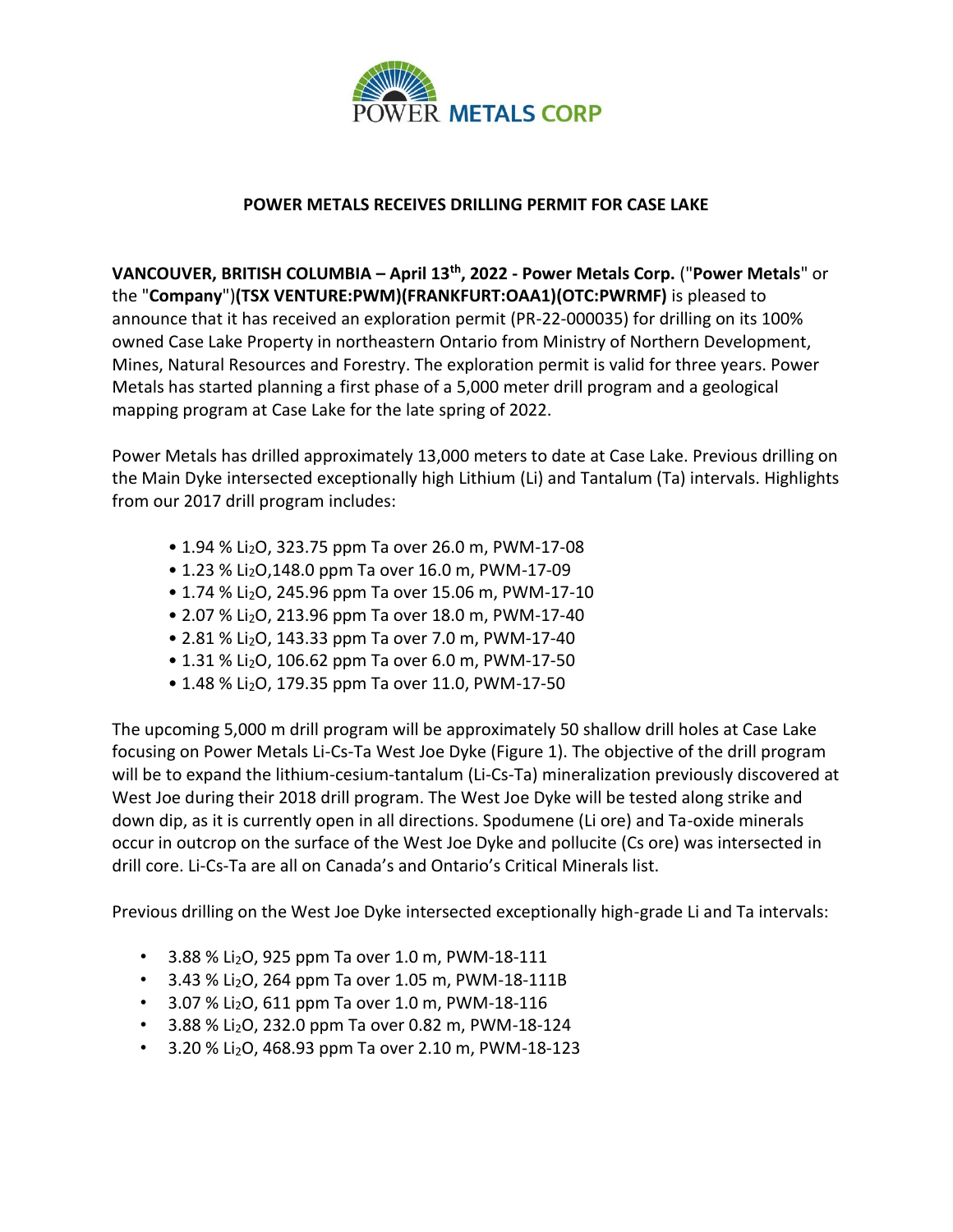

Cesium (Cs) mineralization was intersected in 6 drill holes on West Joe Dyke: PWM-18-111, 112, 116, 123, 124 and 126. Cesium (Cs) mineralization was also intersected in exceptionally highgrade Cs intervals:

- 14.70 % Cs<sub>2</sub>O over 1.0 m, PWM-18-126
- $\cdot$  12.40 % Cs<sub>2</sub>O over 1.0 m, PWM-18-112
- $\cdot$  6.74 % Cs<sub>2</sub>O over 5.0 m, PWM-18-126.

Johnathan More, Chairman of Power Metals stated, "We are thrilled to be getting back into the field and drilling where we left off from the pre-covid days. Our mineralization is open in all directions and is at surface. While we enjoy high-grade lithium and tantalum zones, we are a standout company because of our cesium results to date. This upcoming drill program will be led by world renowned Dr. Julie Selway, our VP of Exploration, alongside our partner Sinomine Resource Group who will also be providing top notch advisement from their plethora of expert geologists."

In addition to drilling, Power Metals will also complete geological mapping along the 10 km mineralization trend from West Joe Dyke to Main Dyke to NE Dyke to Dome 9 and to Abbotsford Dome (Figure 1). Dome 9 was discovered 2.7 km northeast of the Main Dyke by mapping in the summer of 2018 and has not yet been drilled. Dome 9 has three lithium pegmatite dykes: two of which contain spodumene and one contains lepidolite (Li ore minerals). Drilling on the North and Main Dykes indicated that the spodumene pegmatites are hosted by dome-shaped laccoliths. Power Metals is eager to explore their Abbotsford, Joe Creek, Kenning and Circle Lake domes acquired in May 2020 in search of additional spodumene pegmatites.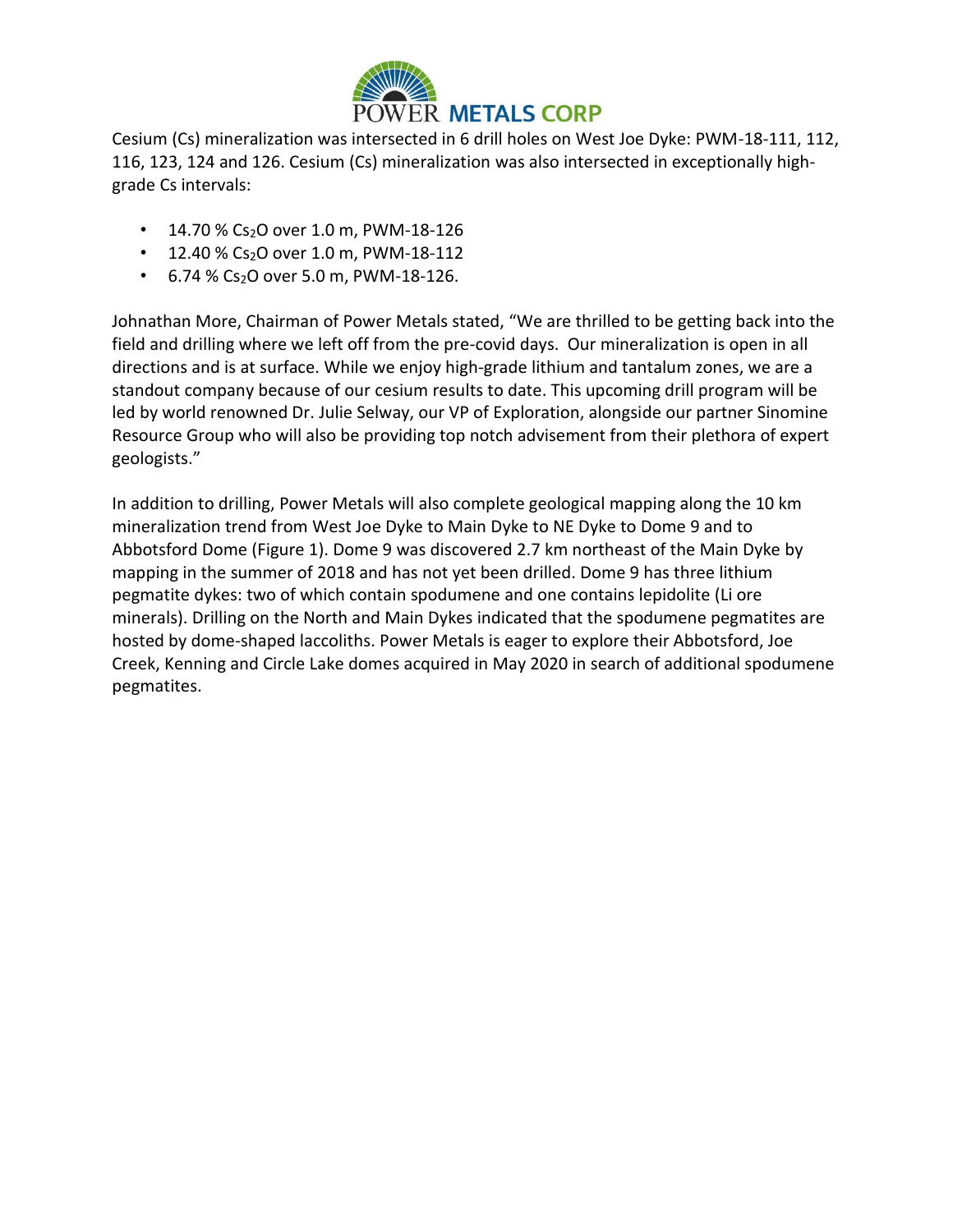



*Figure 1: Power Metals 2022 drill targets.* 

# Quality Control

The drill core was sampled so that 1 m of the Case Batholith tonalite host rock was sampled followed by 1 m long samples of the pegmatite dyke and 1 m of the Case Batholith. The sampling followed lithology boundaries so that only one lithology unit is within a sample, except for the < 20 cm pegmatite veins in tonalite which were merged into one sample. The drill core samples were delivered to SGS preparation lab in Cochrane by Power Metals' geologists. The core was then shipped to SGS analytical lab in Lakefield, Ontario which has ISO 17025 certification. Every 20 samples included one external quartz blank, one external lithium standard and one core duplicate. The ore grade Li<sub>2</sub>O% was prepared by sodium peroxide fusion with analysis by ICP-OES with a detection limit of 0.002 % Li<sub>2</sub>O. A QA/QC review of the standards and blanks for this drill program indicate that they passed and the drill core assays are accurate and not contaminated.

## Case Lake Property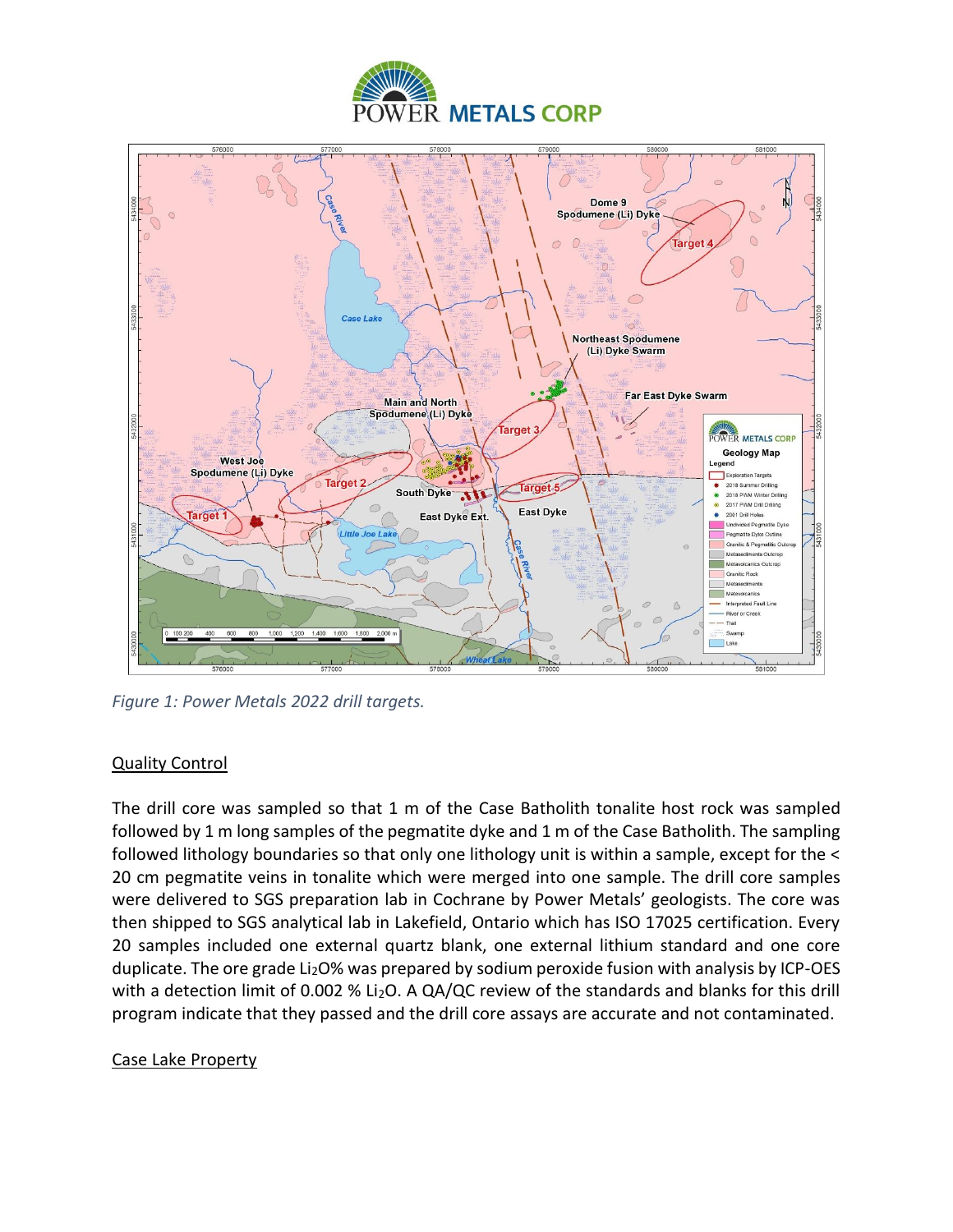

Case Lake Property is located 80 km east of Cochrane, northeastern Ontario close to the Ontario-Quebec border. Case Lake Property consists of 579 cell claims in Steele, Case, Scapa, Pliny, Abbotsford and Challies townships, Larder Lake Mining Division. The Property is 10 km x 9.5 km in size with 14 identified tonalite domes. The Case Lake pegmatite swarm consists of six spodumene dykes: North, Main, South, East and Northeast Dykes on the Henry Dome and the West Joe Dyke on a new tonalite dome. The Case Lake Property is owned 100% by Power Metals Corp. A National Instrument 43-101 Technical Report has been prepared on Case Lake Property and filed on July 18, 2017.

## Qualified Person

Julie Selway, Ph.D., P.Geo. supervised the preparation of the scientific and technical disclosure in this news release. Dr. Selway is the VP of Exploration for Power Metals and the Qualified Person ("QP") as defined by National Instrument 43-101. Dr. Selway is supervising the exploration program at Case Lake. Dr. Selway completed a Ph.D. on granitic pegmatites in 1999 and worked for 3 years as a pegmatite geoscientist for the Ontario Geological Survey. Dr. Selway also has twenty-three scientific journal articles on pegmatites.

## **About Power Metals Corp.**

Power Metals Corp. is a diversified Canadian mining company with a mandate to explore, develop and acquire high quality mining projects. We are committed to building an arsenal of projects in both lithium and high-growth specialty metals and minerals. We see an unprecedented opportunity to supply the tremendous growth of the lithium battery and clean-technology industries. Learn more at www.powermetalscorp.com

## ON BEHALF OF THE BOARD,

## *Johnathan More, Chairman & Director*

*Neither the TSX Venture Exchange nor its Regulation Services Provider (as that term is defined in policies of the TSX Venture Exchange) accepts responsibility for the adequacy or accuracy of the content of this news release.*

*No securities regulatory authority has either approved or disapproved of the contents of this news release. The securities being offered have not been, and will not be, registered under the United States Securities Act of 1933, as amended (the "U.S. Securities Act"), or any state securities laws, and may not be offered or sold in the United States, or to, or for the account or benefit of, a "U.S. person" (as defined in Regulation S of the U.S. Securities Act) unless pursuant to an exemption therefrom. This press release is for information purposes only and does not constitute an offer to sell or a solicitation of an offer to buy any securities of the Company in any jurisdiction.*